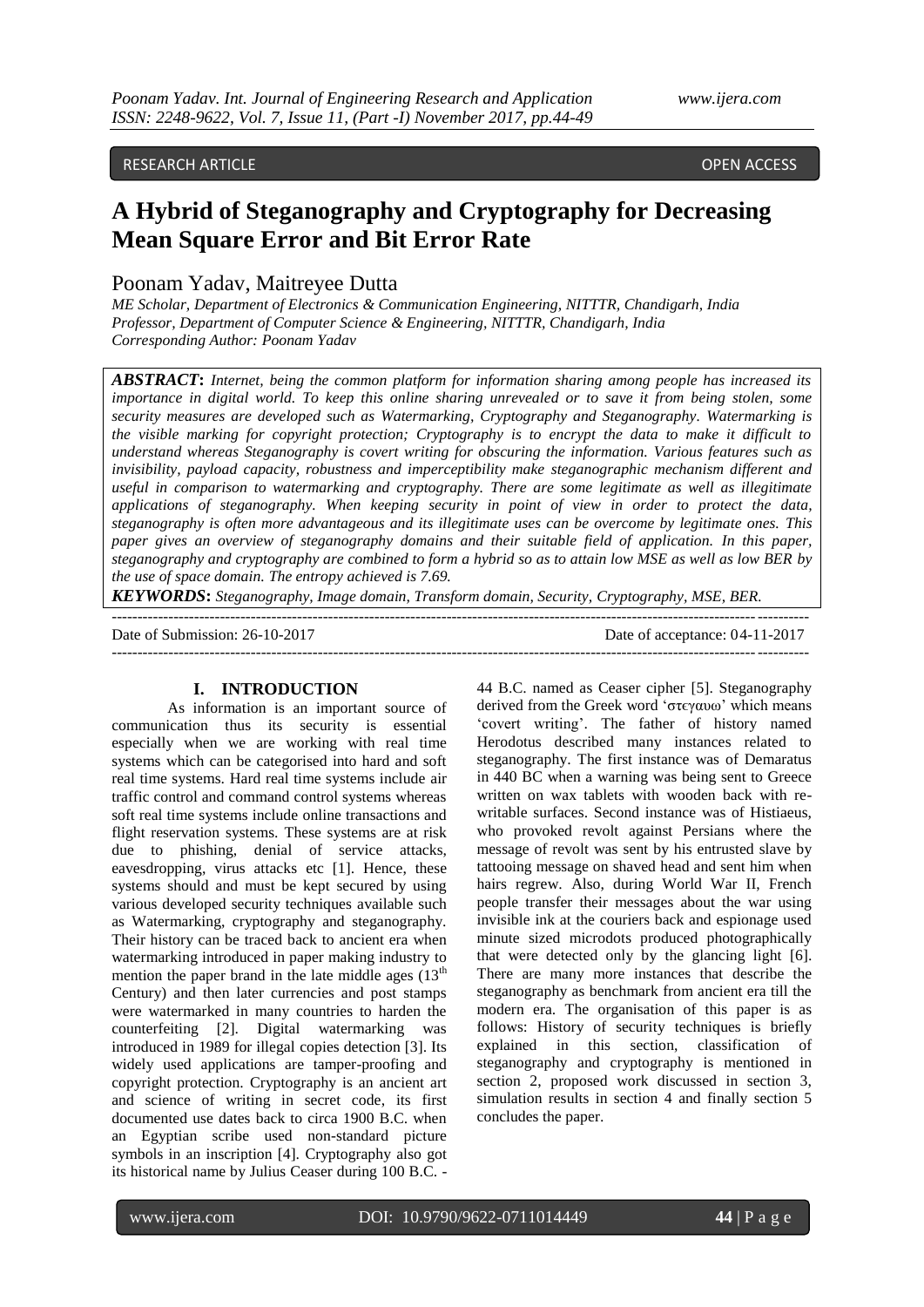# **II. CLASSIFICATION OF STEGANOGRAPHY**

A steganographic system can be counter played by an adversary observation that a file contains hidden information in it, while counter playing on a watermarking system signifies the removal of the trademark but not to trace that mark [7]. There are various categories of steganography as shown in Fig. 1.



Fig. 1 Classification of Steganography

**Text Steganography:** Here, data is hidden inside the cover text file. Text steganography with digitization is not used very often since text files have very limited duplicate data. Historical and the most usual method of steganography is to hide data in text. The intention was to veil secrecy in every  $k<sup>th</sup>$  alphabet of 1 byte of data which is in the form of text. Because of internet and digitization these methods have lessen up its importance.

**Image Steganography:** Here, data is hidden in cover image. A prominent data can be hidden efficiently inside an image as it has huge amount of redundant information, as a result they are often times used cover media for steganography.

**Audio Steganography:** As the name suggests, the data in this type of steganography is hidden inside an audio file. It is done by optimizing the audio signal so that the changes are imperceptible to unauthorized personnel.

**Video Steganography:** Here, video file is used to hide the data. In video steganography, hidden data is difficult to perceive by mind or senses as changes in the pixels of video frames are impossible to detect.

**Protocol Steganography:** Hiding information within messages having network control protocols or network control program used in transmitting the data is termed as protocol steganography [8]. In the layers of the Open System Interconnection network model, steganography can be used as covert channels are available in the layers [9].

### **a) Steganographic Domains**

Many categories of steganography thrived in ancient India and China, also by military mediators where they used a thin piece of silk

secret messages and the motive was that only anticipated recipient knew about existence of information. To avoid this destruction, information security system was developed consisting of various domains in terms of steganography and cryptography as explained below. The embedment of data is directly in the intensities of pixels of an image in case of spatial domain. That is why spatial domain is sometimes referred as Image domain [10]. Spatial domain algorithms encompass on bit wise insertion and the image file formats suitable are lossless compression methods [11], usually it depends upon the type of image format for the compression to be lossy or lossless. Various spatial domain algorithms are discussed below:

 **LSB Substitution:** The simplest algorithm and most commonly used steganographic method is the one in which the message is inserted into the least significant bit. To potentiate payload capacity one or more bits can be paired to be embedded into a single pixel. Least significant bit insertions can be either of variable or fixed size. The fixed size insertion as the name implies embeds same number of bits every time in each pixel of cover media whereas, variable size indicates the bits embedding depending upon the contrast and luminance characteristics [10]. The idea behind the hiding message in LSB is that not many changes can be seen in image and it appears same as the original image. For example, 3 pixels of 18-bit image grid is given as

| where they used a thin piece of silk or paper to hide |          |       |        |
|-------------------------------------------------------|----------|-------|--------|
|                                                       | (101101  | 11100 | 01100  |
|                                                       | (100110) | 00100 | 01100  |
|                                                       | (010010) | 01101 | 00011) |

The resulting grid when a number 125 whose binary representation is 01111101 is embedded into least significant bit will be

| (101100  | 11101 | 01101) |
|----------|-------|--------|
| (100111) | 00101 | 01101) |
| (010010) | 01101 | 00011) |

 **PVD Based:** Despite of more payload capacity of the concealed information, Pixel Value Differencing has the ability to provide a high

quality stego image, i.e., whether it is an edged area pixel or smoothed area pixel, is being decided by the amount of insertion bits. In edged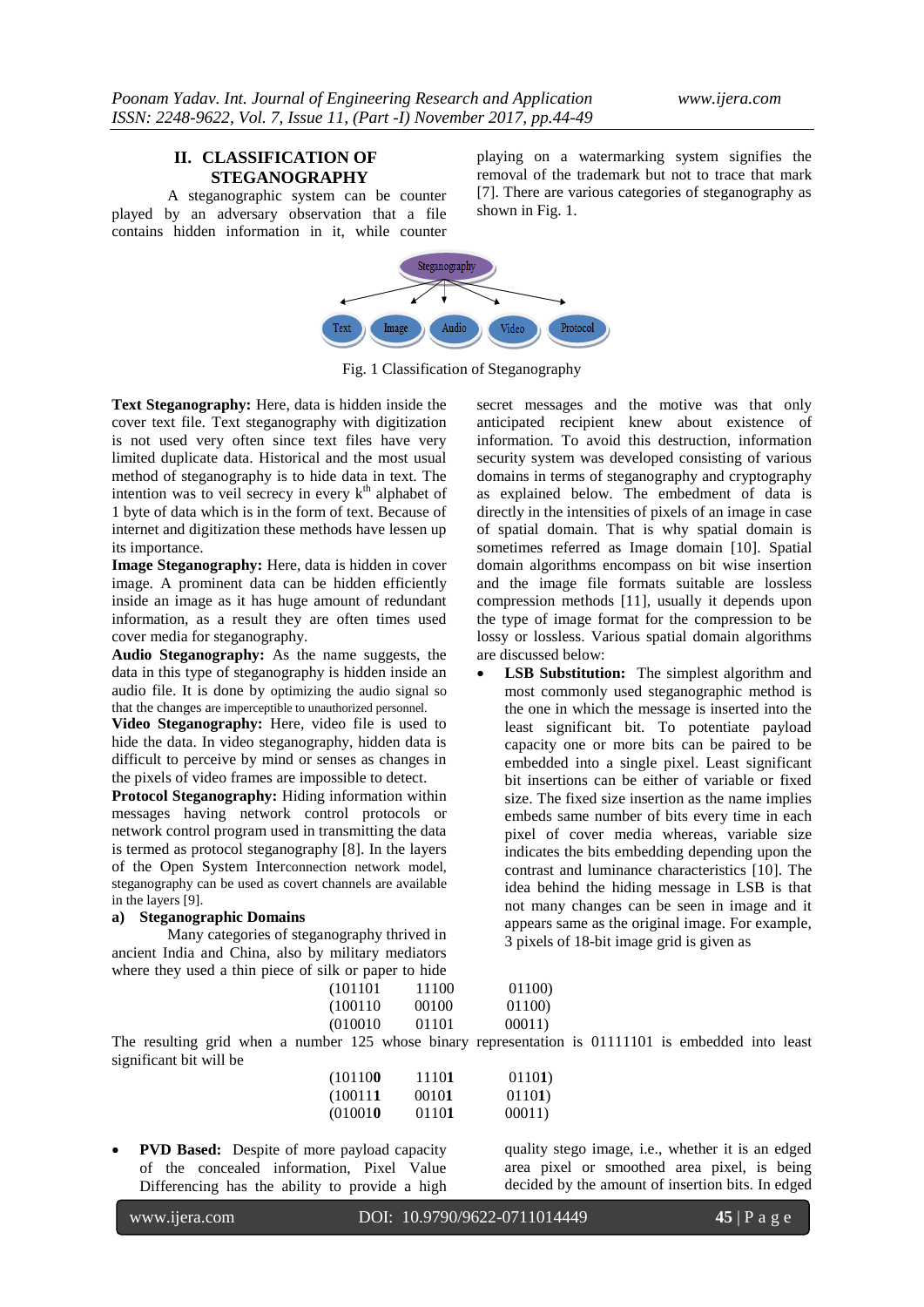area there is high difference value between the adjacent pixels, whereas in smooth area it is less it means more number of bits can be inserted in edge areas than smooth areas. While human visual percept has low sensitivity towards elusive

changes in edge areas of a pixel, it is more susceptible to changes in the smooth areas. This method hides the data in the target pixel by finding the characteristics of four pixels surrounding it as shown in Fig. 2.

| $N(x-1,y-1)$          | $N(x-1,y)$          | $N(x-1,y+1)$           |
|-----------------------|---------------------|------------------------|
| <b>Top Left Pixel</b> | Top Pixel           | <b>Top Right Pixel</b> |
| $N(x,y-1)$            | N(x,y)              |                        |
| Left Pixel            | <b>Target Pixel</b> |                        |

## Fig. 3 PVD"s Pixel pattern arrangement

- **Histogram Based:** Histograms can also be used to embed the secret data. Histogram shifting process generates the pixel locations. Firstly, histogram of cover medium is generated, then least frequent and more frequent pixels with their occurrence number are found out and stored and then raster scan procedure is done to read the whole image for embedding the data. General Histogram based method results in less payload capacity. To increase the payload capacity Adjacent Pixel Difference (APD) is used which generates pixel difference sequence histogram. A stego image with high visual degree can be maintained with APD but with limited embedding capacity [12].
- **Color palette based:** This steganographic technique was designed and developed for palette based images such as Graphic Interchange Format (GIF) files. The total number of colors maximally this type of file can store is  $28 = 256$  as it has 8 bits [13]. The images with colors stored in palette are the indexed images and this color palette is sometimes referred as color look up table [14]. Also, to reduce or to save the look up time the colors are sequenced from their maximum usage to least usage.
- **Pseudo noise sequence:** In image steganography, frequencies of high range have greater relevancy for obscuring the information concealed but are not that effective as far as the robustness is concerned rather frequencies in lower range are robust but because of having unacceptable visible impact they are merely used. Spread spectrum can conciliate this inconsistency when in each frequency band a low-energy signal is allowed to be embedded [15]. When concealed data is scattered all throughout the cover media making its detection difficult, then a name called spread spectrum arises. Communication through spread spectrum can be defined as the procedure in which bandwidth of a narrowband signal is dispersed widely all over a broad band of frequencies and is attained by co-ordinating the narrowband waveform with a broadband waveform [16]. As soon as dispersion is done it can be seen that the

energy of the narrowband signal in any one frequency band is low and results in harder detection. In SSIS, the data is embedded in noise and this noise along with cover image gives stego image. As the influence of the cover image is much higher than that of the embedded signal, perceptibility of embedded image to man"s eye or by computer analysis without access to the original image is difficult [16].

# **b) Cryptographic Domains**

Cryptography is the act of writing data in codes and ciphers and making it unintelligible so that nobody can access it without given methods or keys. It also includes digital signatures, authentication and secret sub-storage [1]. Cryptology is the Greek word which means science of analysing and deciphering codes. Cryptography is the collection of cryptographic mechanisms which includes ciphering and deciphering algorithm, integrity check functions and digital signature methods. Cryptographic algorithms are categorized into symmetric and non-symmetric key algorithm. Symmetric key algorithms have the same key to cipher and decipher the message. It is further partitioned into block ciphers (fixed size blocks of symbols) and stream ciphers (continuum stream of symbols). A non-symmetric key algorithm uses pair of cryptographic keys although distinct but has mathematical relation. There are two separate keys namely as public key and private key. For encrypting purpose, a public key is used by the source whereas for decrypting the message a recipient makes use of private key. Cryptography algorithm includes: DES, AES and RSA. The most popular and commonly used among all is RSA encryption algorithm because of its high imperceptibility.

 **DES:** The abbreviation to DES is Data Encryption Standard which is a popular and widely used ciphering algorithm based on symmetric key concept. This is called a symmetric key algorithm as one private key is shared by both sender as well as the receiver which weakens its security level. DES is applied on a block of data at a time rather than single bit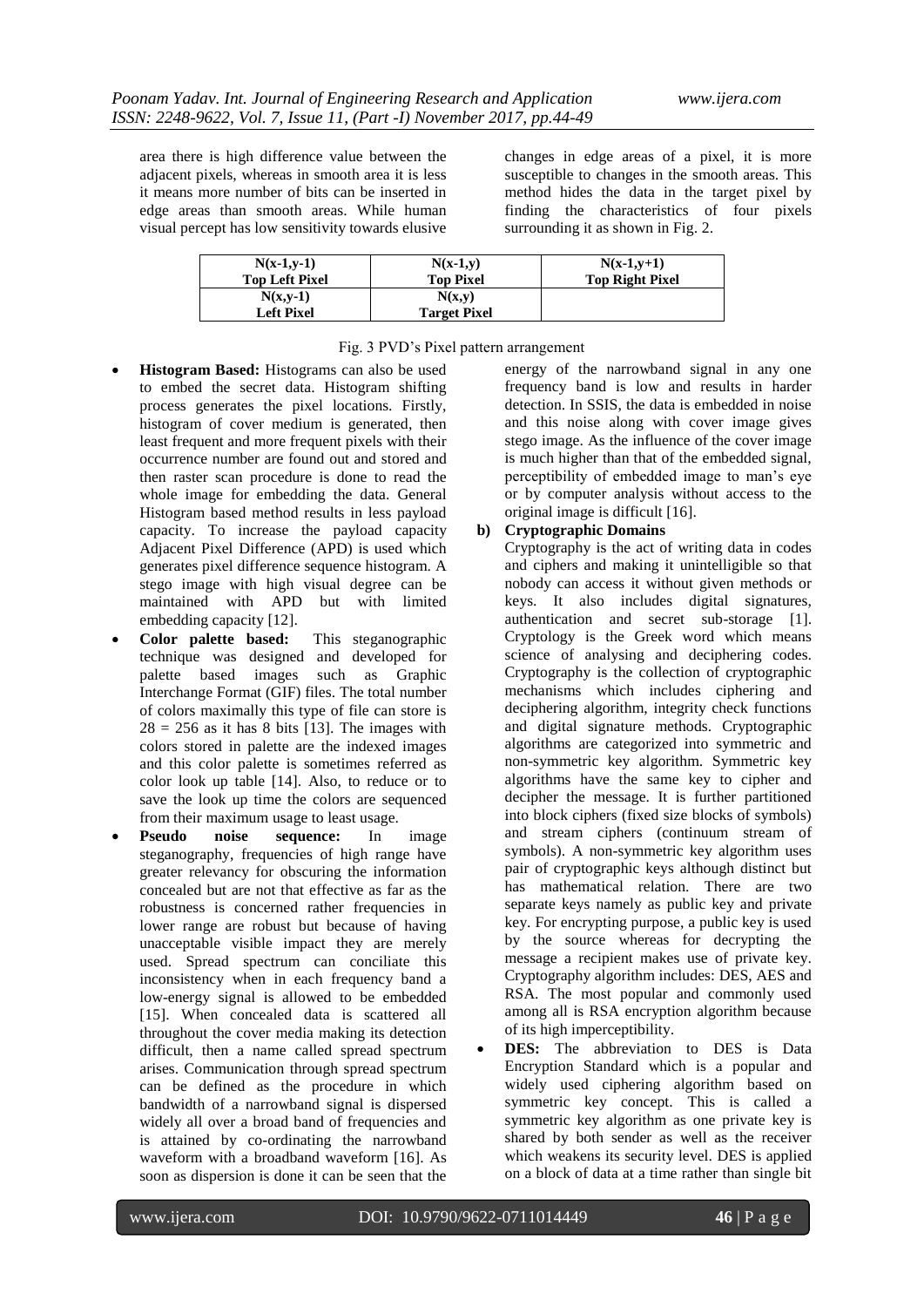[17]. It groups the data to be ciphered into a block consisting of 64-bits. As there are chances of out flowing of key as single key is used. It was used where strong encryption was required. As it was the first encryption method thus it was quickly adopted by the industries. Soon, DES was succeeded by AES because of its lack of security.

- **AES:** It stands for Advanced Encryption Standard which is also a symmetric key algorithm as like DES. It allows for three different length of the keys to be used for ciphering and they are 128, 192 or 256 [18].
- **RSA:** This is another method of ciphering the text for secure communication in cryptography. RSA is asymmetric key algorithm in which there are two different keys used by the sender as well as the receiver; they are public key and private key. This is the most commonly used cryptographic method. This method is secured as there are two different keys for encryption.

### **III. PROPOSED WORK**

In proposed work, a cover image which is an RGB image is taken in which RLE encrypted message is embedded by the use of cryptographic mechanism which is RSA encryption along with Diffie Hellman Key exchange. Then, to spread the secret message over an entire image, pixel locations are calculated by the method of PN sequence generation. Then, secret bits are replaced by bits of these pixel locations with LSB technique. The detailed explanation of insertion algorithm and extraction algorithm is given as below:

### **Insertion Algorithm**

- 1) The text file which is to be hidden is read.
- 2) String conversion is performed which converts ASCII text to character type text.
- 3) After the character text is obtained it is then converted into decimal form.
- 4) On this converted decimal secret information RSA encryption is applied followed by Diffie Hellman Key exchange algorithm to obtain the stego keys and the algorithm is as follows: **RSA Encryption Algorithm:**
- a. Choose two large prime numbers namely as 'p' and 'q'.
- b. Calculate modulus,  $n=p \times q$ .
- c. Select another number named as 'e' relatively prime to totient  $\phi(n) = (p-1) \times (q-1)$  such that  $1 <$  $e < \phi$  (n).
- d. Compute an integer'd' from the following relation:  $d = \{1 + \phi(n)\}/e$ .
- e. Here, 'e' is public key exponent whereas'd' is private key exponent [19]. **Diffie-Hellman key exchange algorithm for key generation:**
- a. For public key following equation is used:  $C=M<sup>e</sup>$ mod n, where C is cipher text and M is message to be encrypted.
- b. For private key used by receiver to decrypt the message,  $M = C<sup>d</sup>$  mod n (n is the modulus calculated above) [60].
- 5) The encrypted message is then compressed by using RLE compression technique- a lossless technique and it is explained with the help of an example. Suppose, a message to be hidden is having following pattern pattern "ttttttttrrrrrrrrraaaaafffffffiiiiiiiiccccccjjjjjaammmmm", after encoding it will be 8t9r5a7f8i6c5j2a5m. Here, identical intensities are represented as run-length pairs which form a group having count of repetition first and then followed by the repeated symbols. Here, '895786525' code is taken as the 'data key' and encrypted form of 'traficjam' is taken as 'encrypted data'.
- 6) Compression ratio is calculated by taking the ratio of length of encrypted data to the actual length of secret information.
- 7) Now, the message to be hidden is encrypted and compressed.
- 8) Next step is the hiding procedure and for that first of all cover image is taken of any format such as bmp, png, jpg, etc. of size 512×512 pixels.
- 9) The data key obtained is hidden in the layer 1 i.e. pixels of Red component and encrypted data is hidden in layer 2 i.e. pixels of Green component of RGB image.
- 10) Now, the data as well length are converted from decimal to binary.
- 11) To keep the standard length, the data is made 20 bit by zero padding.
- 12) After that random pixel locations are calculated and these locations are also converted into binary form to make it compatible with actual data length, length of data in binary form and the key.
- 13) The random locations will be generated keeping in mind its uniqueness so that no two bits of secret message are hidden at same location.
- 14) The hiding concept follows LSB substitution scheme and last two bits of random pixel locations are replaced by the last two bits of the secret message. For example, let us suppose that one of the unique pixel locations found is 12. The binary conversion of this location is (000000000000000011**00**). It can be seen that zero padding is done in order to make the location 20-bit. The one of the character of encrypted message in binary form is (000000000000000111**01**). The last two bits **'00'** of pixel location are replaced by the corresponding last two bits **'01'** of encrypted message and next two bits **'11'** of encrypted message from the last are replaced by last two bits of another pixel location. This is how the whole encrypted message is hidden into the randomly selected pixels.
- 15) Thus, a Stego image is obtained.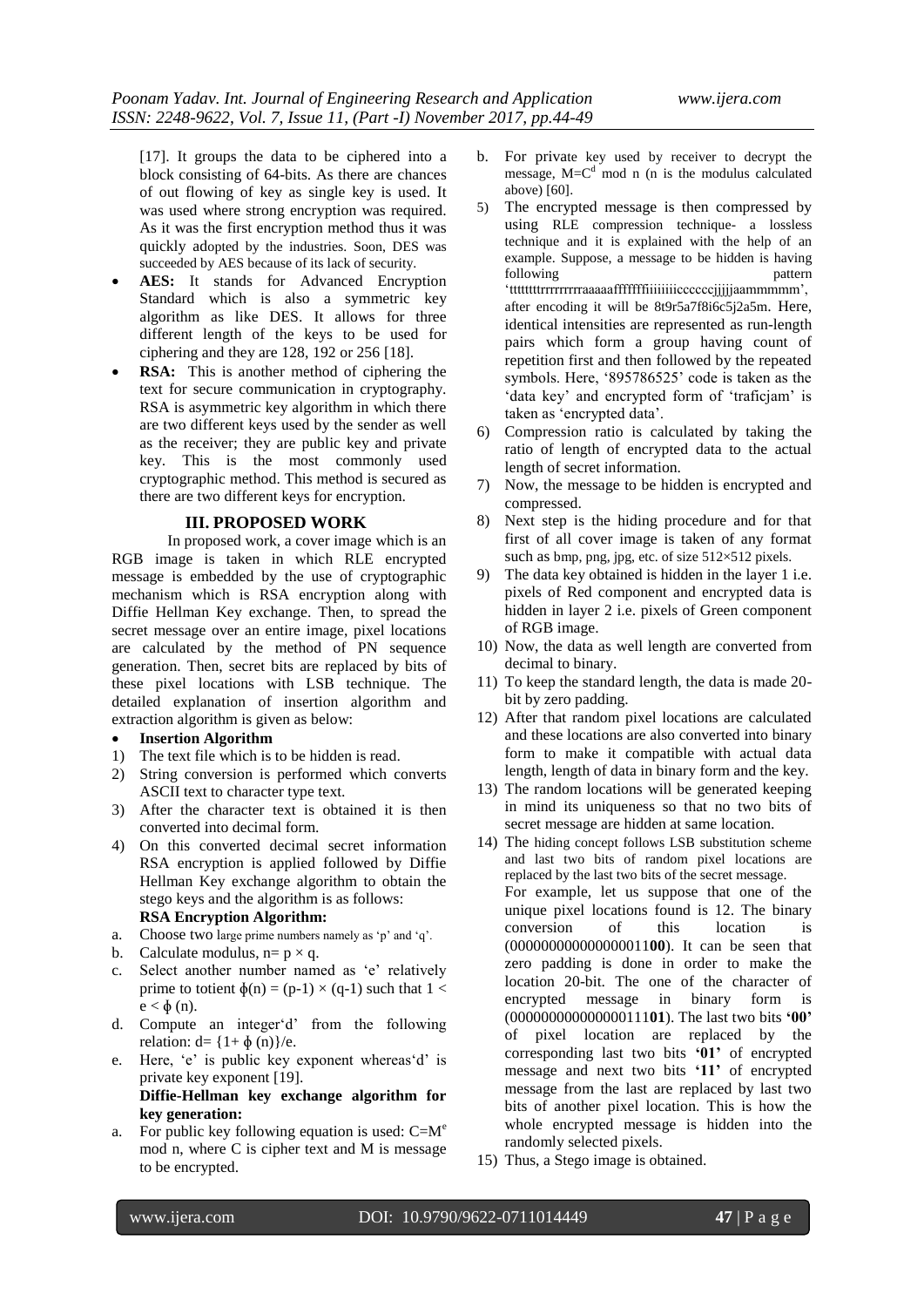How information is being extracted from the image at the receiver end is described further in the extraction algorithm.

- **Extraction Algorithm**
- 1) Stego image is read.
- 2) Data is key is extracted from the image.
- 3) Decoding of the key is done by Run length decoding method.
- 4) Then decoded message is decrypted by applying RSA decryption.
- 5) Decrypted message is again converted back to string from decimal form.

#### **a) Qualitative Analysis**

- 6) Finally, the secret information is obtained without any degradation in the quality of original cover image.
- 7) Error check is also done to ensure that message sent by the source is same as the message received at the destination end.

**IV. SIMULATION RESULTS**

MATLAB software is utilised for simulation of the hiding algorithm. Images of  $512\times512$  size are taken as hiding medium. Images taken are desert; penguin and jelly fish all of .jpg format. Qualitative analysis is done on the basis of MSE, PSNR and BER.

| Image details $(512\times512)$    | <b>Cover Image</b> | <b>Stego Image</b> |
|-----------------------------------|--------------------|--------------------|
| JellyFish.jpg<br>$\overline{1}$ . |                    |                    |
| Penguin.jpg<br>$\overline{2}$ .   |                    |                    |
| Desert.jpg<br>$\overline{3}$ .    |                    |                    |

Table 1- Cover images and Stego images

### **b) Quantitative Analysis**

| Table 2 MSE and BER of the images |        |            |             |
|-----------------------------------|--------|------------|-------------|
| Image Detail                      | MSE    | <b>BER</b> | <b>PSNR</b> |
| JellyFish.jpg                     | 0.0019 | 0.0133     | 75.4142     |
| Penguins.jpg                      | 0.0019 | 0.0133     | 75.3236     |
| Desert.jpg                        | 0.0019 | 0.0133     | 75.3966     |